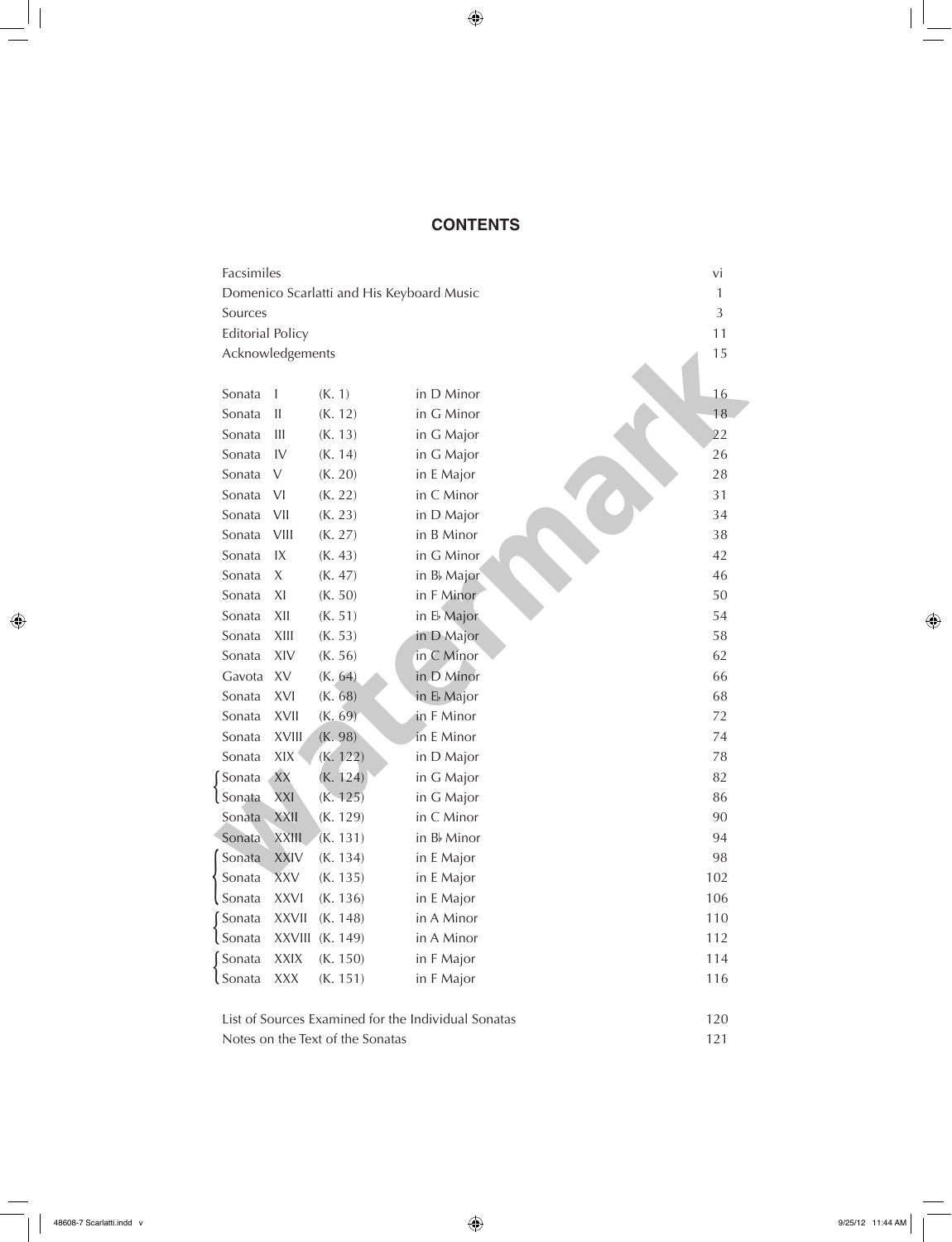## Sonata in D Minor, K. 1

Sources: Essercizi 1, Witvogel 1, Cooke 10, Boivin 7, Boivin I 13, Vienna One G 54, Vienna Two Q 15113 1, Cambridge 13 23a











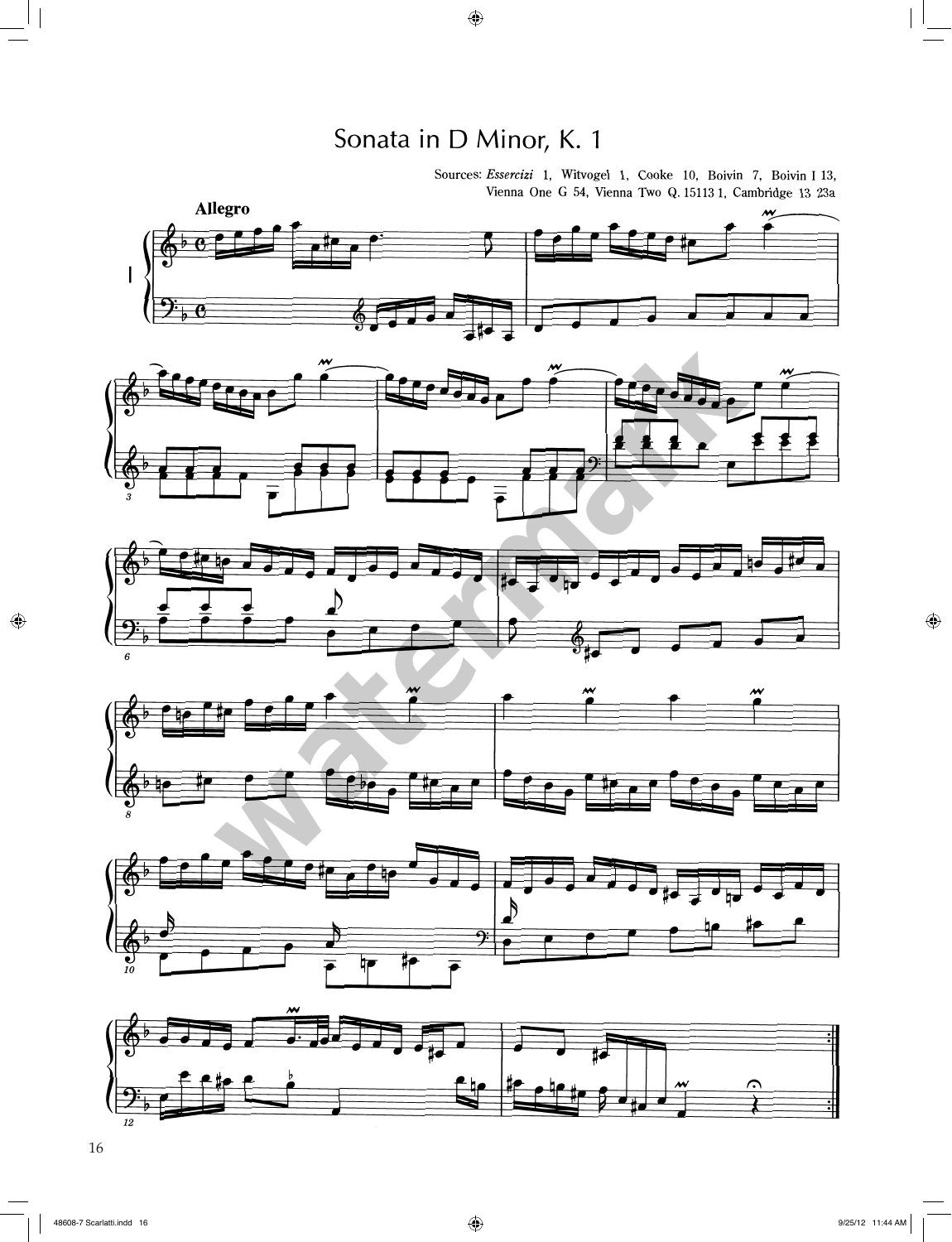









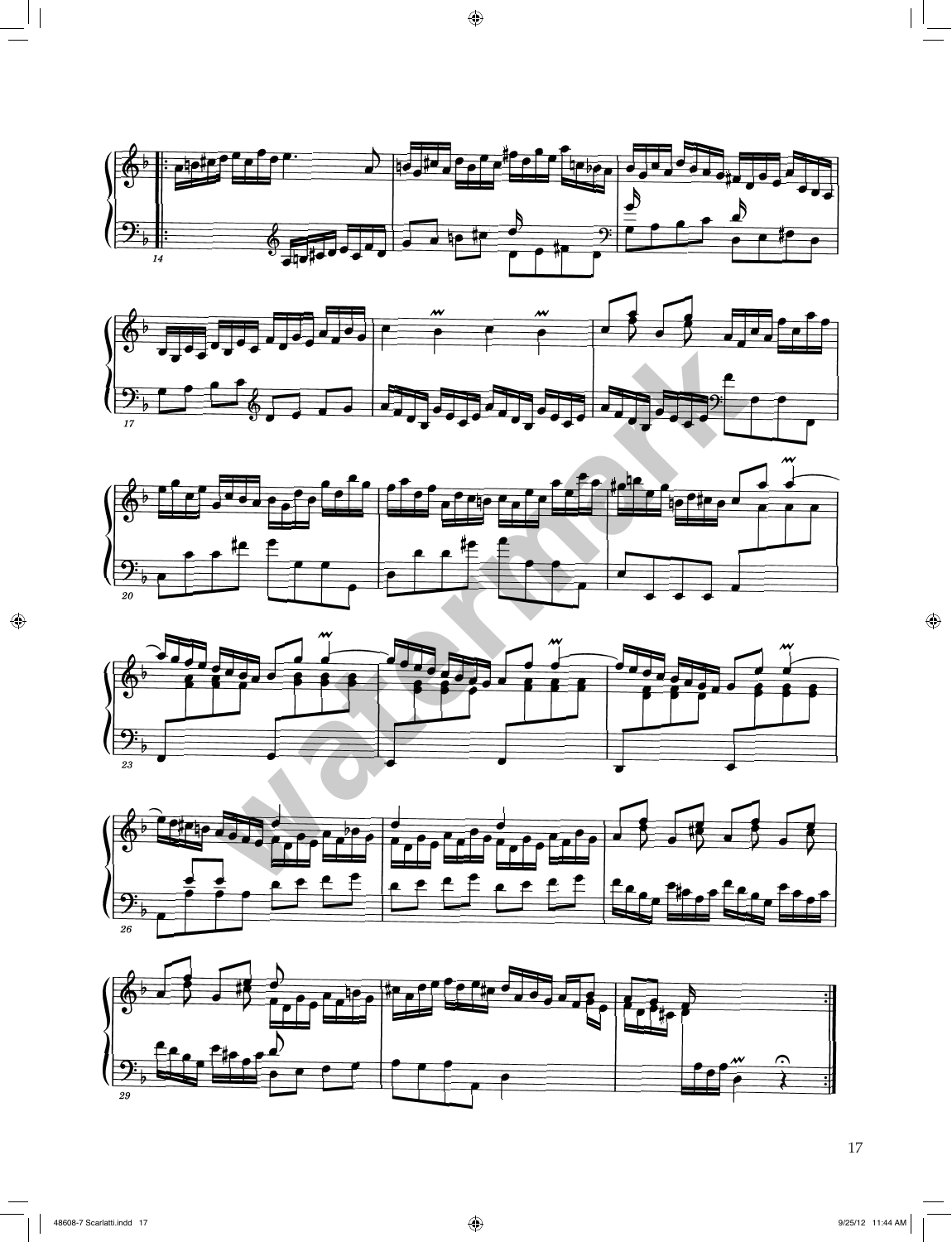## Sonata in G Minor, K. 12

Sources: Essercizi 12, Witvogel 12, Cooke 19, Boivin 3, Boivin I 4, Venice (1742) 59, Vienna Two Q. 15113 10, Vienna Two Q. 11432 X 3









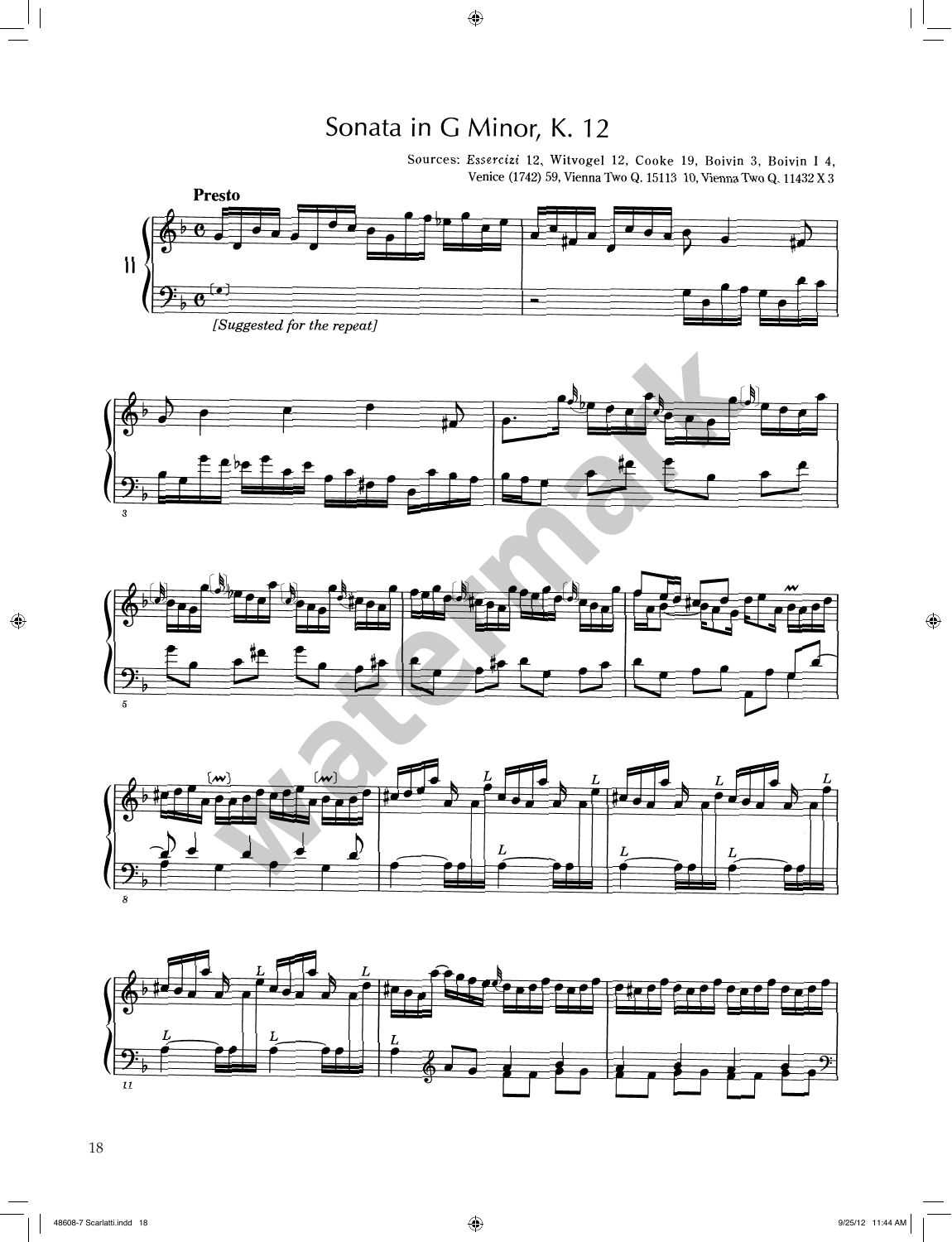







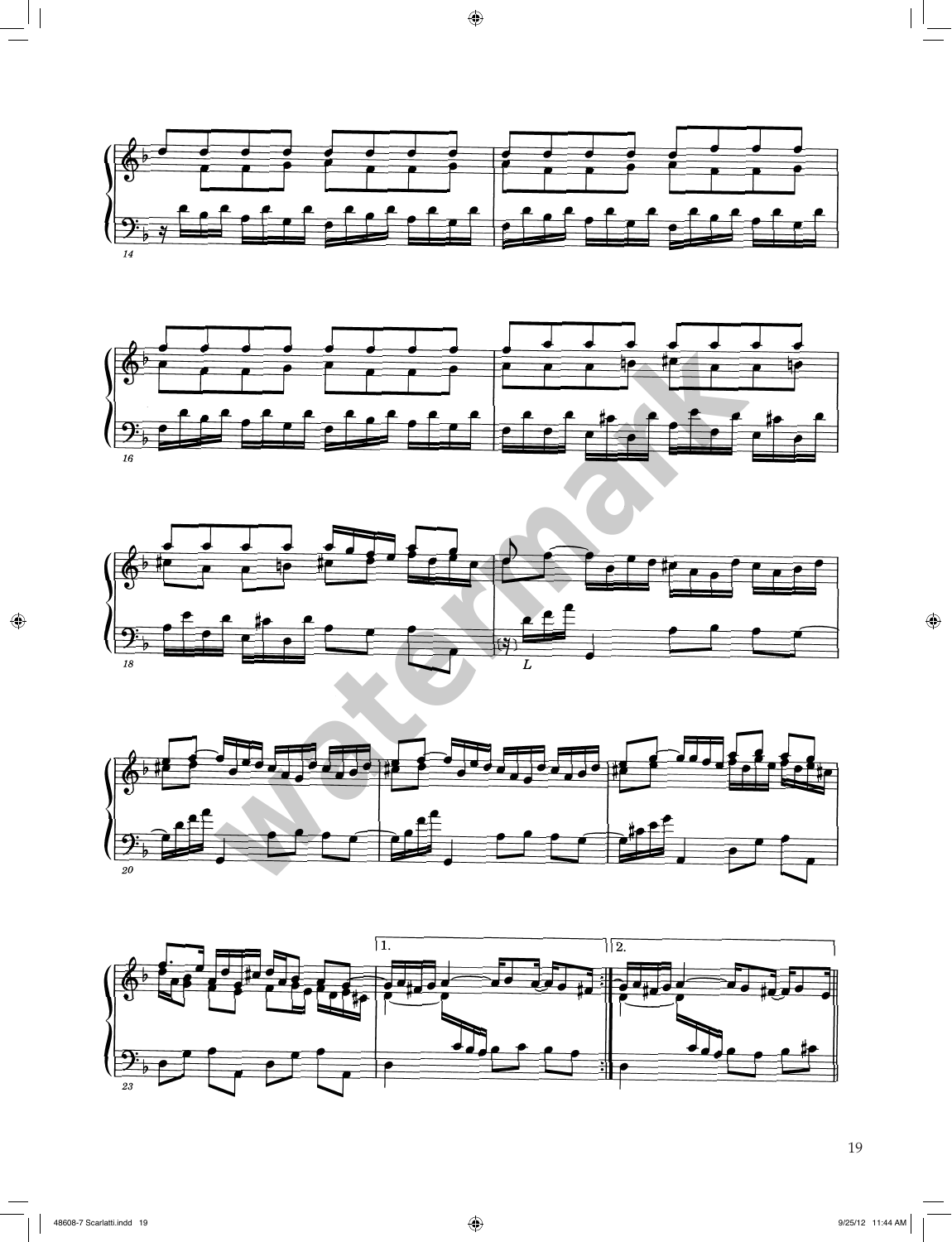